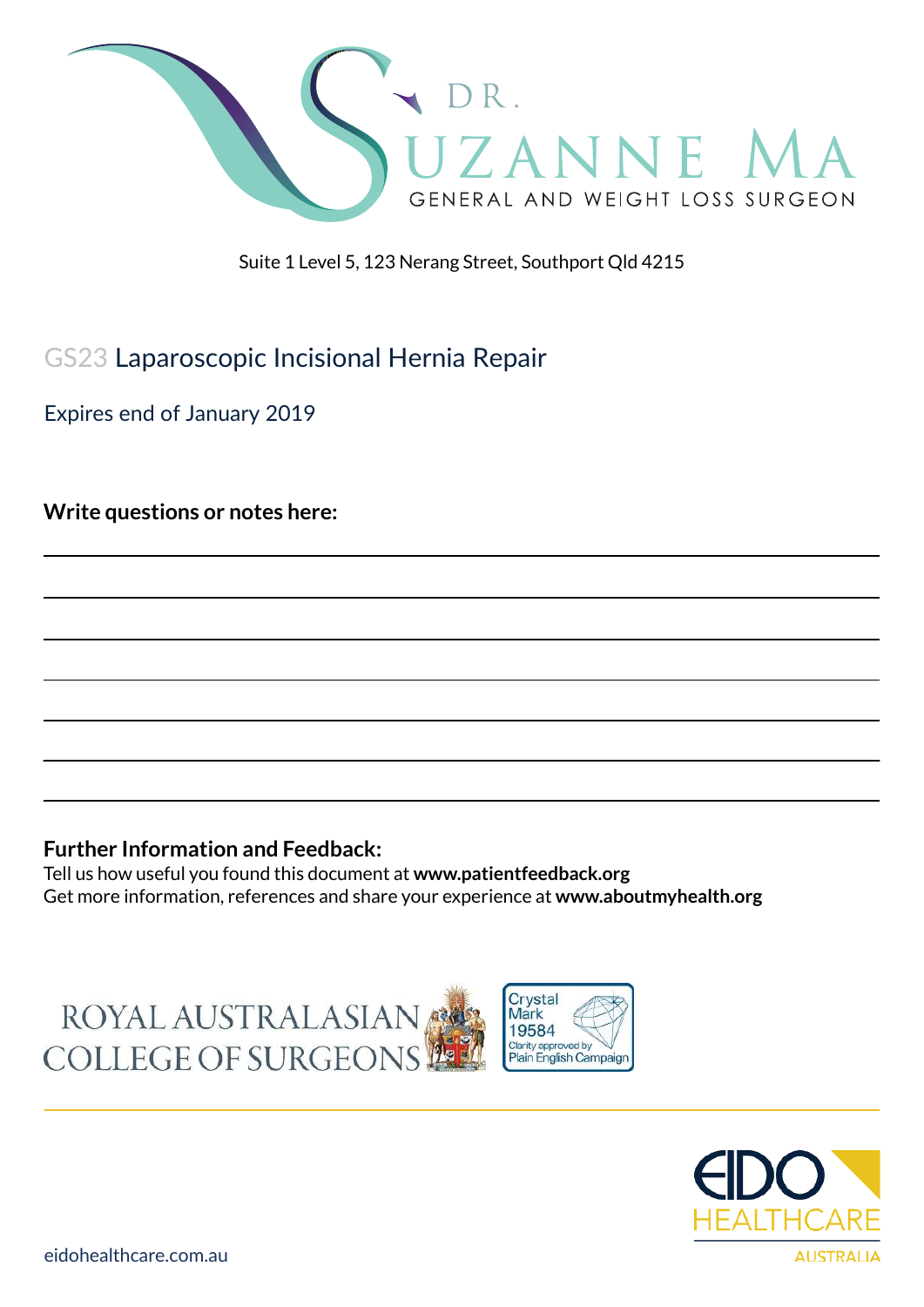## **What is an incisional hernia?**

An incisional hernia is a weakness in your abdominal wall which happens at the site of a cut (incision) made during a previous operation.

Your surgeon has recommended a hernia operation. However, it is your decision to go ahead with the operation or not.

This document will give you information about the benefits and risks to help you to make an informed decision. If you have any questions that this document does not answer, ask your surgeon or the healthcare team.

# **How does a hernia happen?**

Your abdominal cavity contains your intestines and other structures. These are protected by your abdominal wall, which is made up of four layers. The inner layer is a membrane. The second layer is a wall made of muscle. A layer of fat separates the muscle from the outer layer of skin.

Any operation on your abdomen needs a cut that is closed with stitches. Sometimes your wound does not heal properly and a weakness happens in the muscle layer. This results in the contents of your abdomen, along with the inner layer, pushing through your abdominal muscles. This produces a lump under your skin called a hernia (see figure 1).



Figure 1 An incisional hernia

# **What are the benefits of surgery?**

You should no longer have the hernia. Surgery should prevent serious complications and allow you to return to normal activities.

If you are female, let your surgeonknow if you are planning to become pregnant. Pregnancy increases the size of your abdomen and may undo the hernia repair.

## **Are there any alternatives to surgery?**

Surgery is recommended as it is the only dependable way to cure the condition. You can sometimes control the hernia with supportive clothing or simply leave it alone. It will not get better without surgery.

## **What will happen if I decide not to have the operation?**

The hernia will get larger with time. It can also be dangerous because your intestines or other structures within your abdomen can get trapped and have their blood supply cut off (strangulated hernia). This needs an urgent and larger operation, with a higher risk of developing serious complications. If left untreated, a strangulated hernia can cause death.

If you are female and are planning to become pregnant, it is usually better to wait until after your pregnancy before having the operation. Pregnancy increases the size of your abdomen and may undo the hernia repair. Your surgeon will tell you the risks of delaying having the operation.

# **What does the operation involve?**

The healthcare team will carry out a number of checks to make sure you have the operation you came in for and on the correct side. You can help by confirming to your surgeon and the healthcare team your name and the operation you are having.

The operation is performed under a general anaesthetic. You may also have injections of local anaesthetic to help with the pain after the operation.

You may be given antibiotics during the operation to reduce the risk of infection.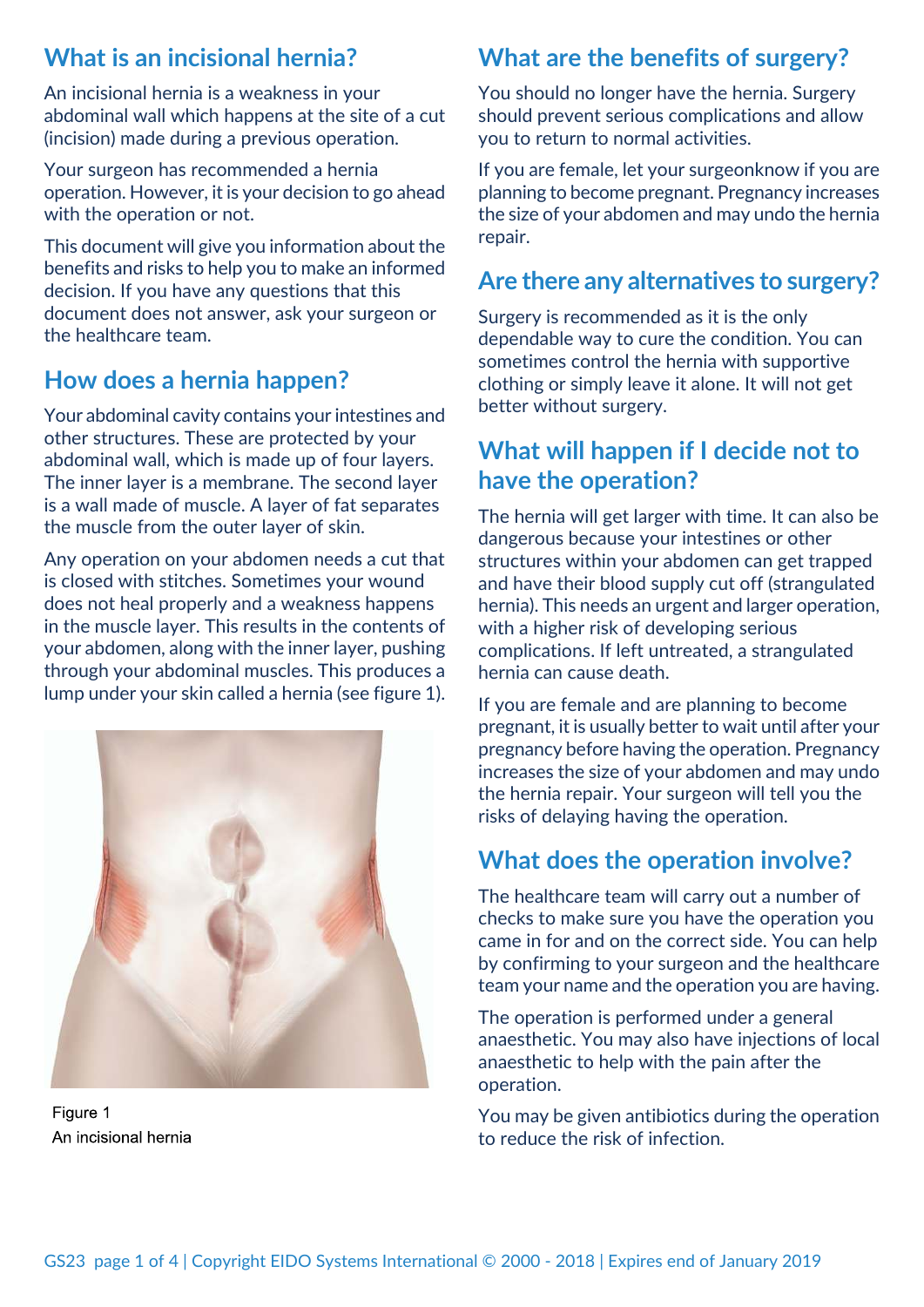The operation usually takes one to two hours. Your surgeon will use laparoscopic (keyhole) surgery as this is associated with less pain, less scarring and a faster return to normal activities.

Your surgeon will make a small cut on or near your umbilicus (belly button) so they can insert an instrument in your abdominal cavity to inflate it with gas (carbon dioxide). They will make several small cuts on your abdomen so they can insert tubes (ports) into your abdomen. Your surgeon will insert surgical instruments through the ports along with a telescope so they can see inside your abdomen and perform the operation.

Your surgeon will free up the structures from your abdomen that are stuck in the hernia, and insert a synthetic mesh to cover the weak spot.

For about 5 in 100 people it will not be possible to complete the operation using keyhole surgery. The operation will be changed (converted) to open surgery, which involves a larger cut at the site of your scar.

Your surgeon will remove the instruments and close the cuts.

### **What should I do about my medication?**

Let your doctor know about all the medication you take and follow their advice. This includes all blood-thinning medication as well as herbal and complementary remedies, dietary supplements, and medication you can buy over the counter.

### **What can I do to help make the operation a success?**

If you smoke, stopping smoking several weeks or more before the operation may reduce your risk of developing complications and will improve your long-term health.

Try to maintain a healthy weight. You have a higher risk of developing complications if you are overweight.

Regular exercise should help to prepare you for the operation, help you to recover and improve your long-term health. Do not do exercises that involve heavy lifting or make your hernia painful. Before you start exercising, ask the healthcare team or your GP for advice.

You can reduce your risk of infection in a surgical wound.

• In the week before the operation, do not shave or wax the area where a cut is likely to be made.

• Try to have a bath or shower either the day before or on the day of the operation.

• Keep warm around the time of the operation. Let the healthcare team know if you feel cold.

## **What complications can happen?**

The healthcare team will try to make the operation as safe as possible but complications can happen. Some of these can be serious and can even cause death.

Using keyhole surgery means it is more difficult for your surgeon to notice some complications that may happen during the operation.

When you are recovering, you need to be aware of the symptoms that may show that you have a serious complication. You should ask your doctor if there is anything you do not understand.

Any numbers which relate to risk are from studies of people who have had this operation. Your doctor may be able to tell you if the risk of a complication is higher or lower for you.

### **Complications of anaesthesia**

Your anaesthetist will be able to discuss with you the possible complications of having an anaesthetic.

### **General complications of any operation**

• Pain. The healthcare team will give you medication to control the pain and it is important that you take it as you are told so you can move about and cough freely. After keyhole surgery, it is common to have some pain in your shoulders because a small amount of carbon dioxide gas may be left under your diaphragm. Your body will usually absorb the gas naturally over the next 24 hours, which will ease the symptoms.

• Bleeding during or after the operation. It is common for the area around your wound to be bruised. Rarely, you will need a blood transfusion or another operation.

• Unsightly scarring of your skin. You will still have the original scar.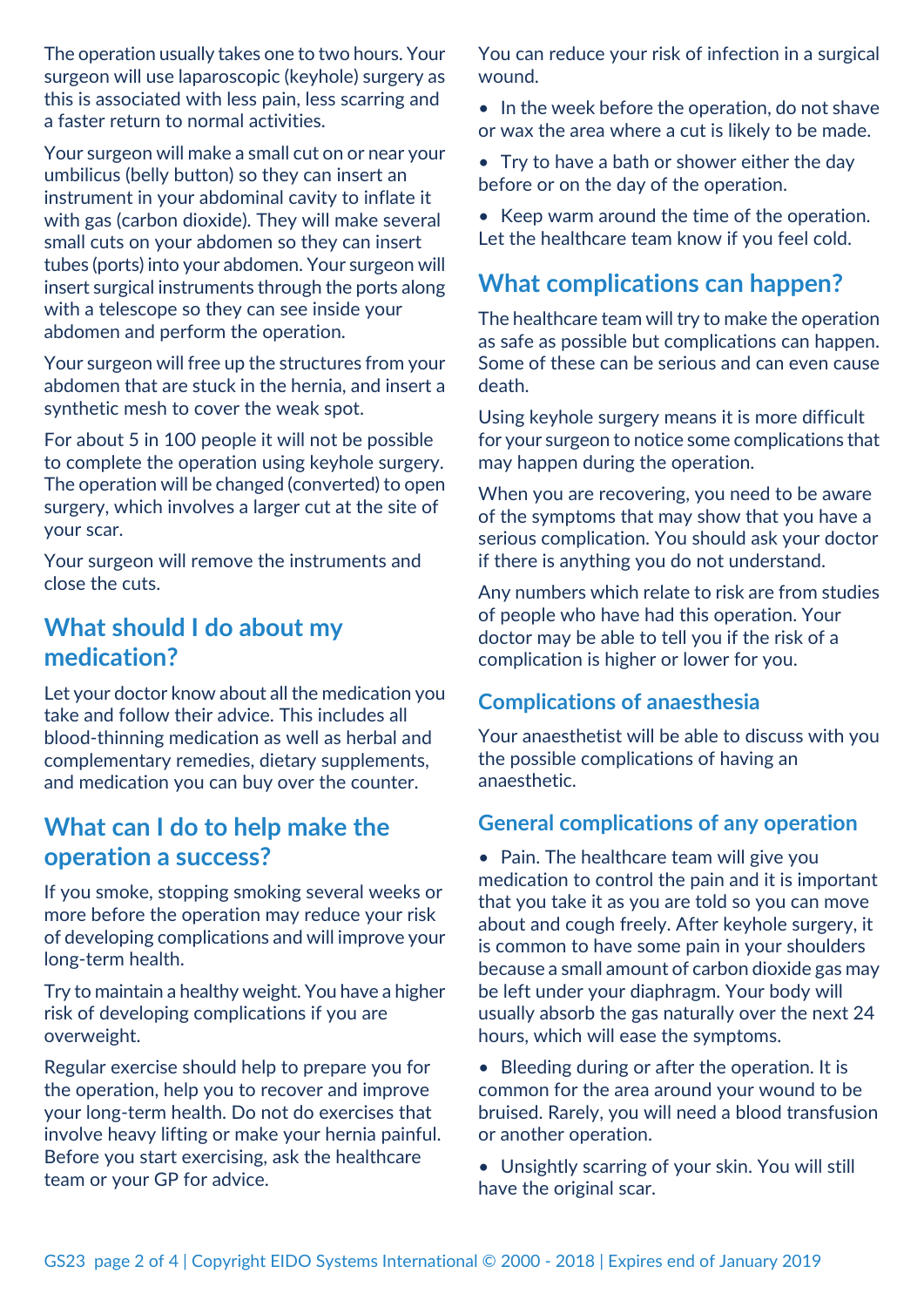• Infection of the surgical site (wound) (risk: 1 in 100). It is usually safe to shower after two days but you should check with the healthcare team. Let the healthcare team know if you get a high temperature, notice pus in your wound, or if your wound becomes red, sore or painful. An infection usually settles with antibiotics but you may need another operation.

• Blood clot in your leg (deep-vein thrombosis – DVT). This can cause pain, swelling or redness in your leg, or the veins near the surface of your leg to appear larger than normal. The healthcare team will assess your risk. They will encourage you to get out of bed soon after the operation and may give you injections, medication, or special stockings to wear. Let the healthcare team know straightaway if you think you might have a DVT.

• Blood clot in your lung (pulmonary embolus), if a blood clot moves through your bloodstream to your lungs. Let the healthcare team know straightaway if you become short of breath, feel pain in your chest or upper back, or if you cough up blood. If you are at home, call an ambulance or go immediately to your nearest Emergency department.

#### **Specific complications of this operation**

#### **Keyhole surgery complications**

• Damage to structures such as your bowel, bladder or blood vessels when inserting instruments into your abdomen (risk: less than 3 in 1,000). The risk is higher if you have had previous surgery to your abdomen. If an injury does happen, you may need open surgery. About 1 in 3 of these injuries is not obvious until after the operation.

• Developing a hernia near one of the cuts used to insert the ports (risk: 1 in 100). Your surgeon will try to reduce this risk by using small ports (less than a centimetre in diameter) where possible or, if they need to use larger ports, using deeper stitching to close the cuts.

• Injury to your bowel during surgery or if your bowel becomes trapped between the mesh and your abdominal wall, causing bowel obstruction (risk: 1 in 200). You may need another operation.

• Surgical emphysema (crackling sensation in your skin caused by trapped carbon dioxide gas), which settles quickly and is not serious.

#### **Hernia repair complications**

• Developing a collection of blood (haematoma) or fluid (seroma) under your wound (risk: 6 in 100). This usually settles within a few weeks.

- Difficulty passing urine. You may need a catheter (tube) in your bladder for one to two days.
- Injury to structures that come from your abdomen and are within the hernia. This is rare but you may need another operation.

### **How soon will I recover?**

### **In hospital**

After the operation you will be transferred to the recovery area and then to the ward. You should be able to go home after one to two days. However, your doctor may recommend that you stay a little longer. This will depend on the size and position of the hernia.

You need to be aware of the following symptoms as they may show that you have a serious complication.

- Pain that gets worse over time or is severe when you move, breathe or cough.
- A high temperature or fever.
- Dizziness, feeling faint or shortness of breath.
- Feeling sick or not having any appetite (and this gets worse after the first one to two days).
- Not opening your bowels and not passing wind.
- Swelling of your abdomen.

If you do not continue to improve over the first few days, or if you have any of these symptoms, let the healthcare team know straightaway. If you are at home, contact your surgeon or GP. In an emergency, call an ambulance or go immediately to your nearest Emergency department.

#### **Returning to normal activities**

To reduce the risk of a blood clot, make sure you follow carefully the instructions of the healthcare team if you have been given medication or need to wear special stockings.

Increase how much you walk around over the first few days. You may need to take painkillers to help you.